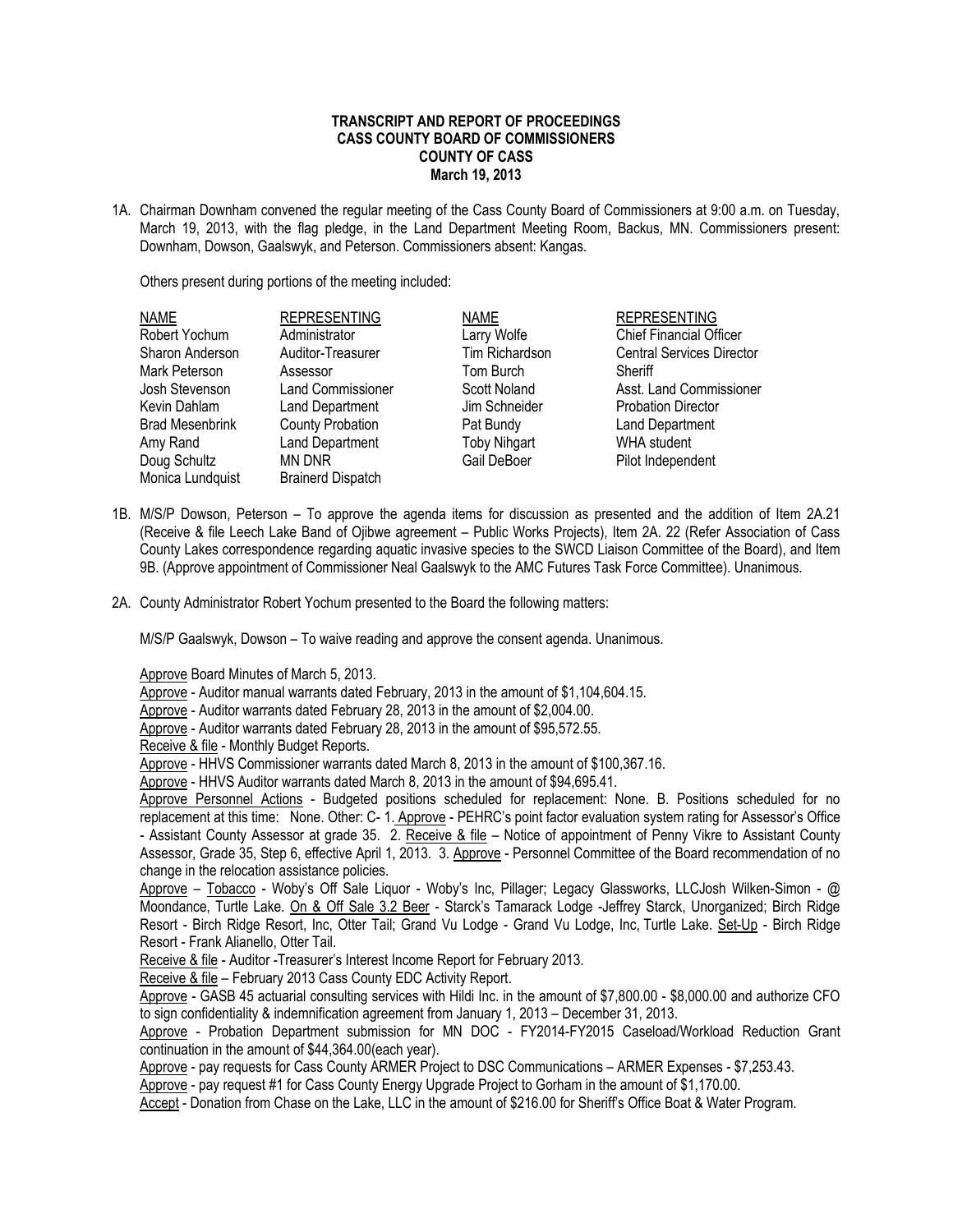Approve - City of Federal Dam fire contract for Unorganized Township - January 1, through December 31, 2013 in the amount of \$4,100.00.

Receive & file Cass County's share of State sales & use taxes collected in 2012 on the Leech Lake Reservation in the amount of \$75,427.00.

Approve - HHVS Purchase of Service contract from January 1, 2013 through December 31, 2013: new contractor Lynnette Wagner, LICSW – \$160.00/Assessment/\$85.84 per session.

Approve - payment #1 to Independent Emergency Services (IES) to replace current E911 system with the Next Generation E911 system in the amount of \$30,291.12.

Receive & file – Memorandum of Understanding between the Leech Lake Band of Ojibwe and Cass County regarding 2013 improvement projects as presented including Cass County project contributions of up to \$300,000 for CR 143, up to \$120,000 for a multi-use trail, and up to \$250,000 for the CSAH 8 bridge over the Boy River.

Refer - Association of Cass County Lakes correspondence regarding aquatic invasive species to the SWCD Liaison Committee of the Board.

2B. Administrator Yochum reported on the status of recent labor negotiations with the five Cass County bargaining units. Mr. Yochum presented a draft agreement with the Teamsters Local #320 Deputy & Jail Unit that has been approved by the Union membership and the Personnel Committee of the Board (Downham, Dowson). In addition, Administrator Yochum reported that tentative agreements have been reached with the American Federation of State County and Municipal Employees (AFSCME) Courthouse Unit, the Operating Engineers Local #49 – Highway Unit and Teamsters Local #346 Dispatchers & Records Unit (all of which are subject to Union membership and County Board approval). Mr. Yochum summarized the Teamsters Local #320 Deputy & Jail Unit economic contract changes including a 2.5 percent increase to the County pay plan effective January 1, 2013, a 2.5 percent increase to the County pay plan effective January 1, 2014, authorizing step increases July 1, of 2013 and July 1, 2014, a one-time County contribution of \$240.00 to the Self-Insured Cafeteria Plan, and a \$25 increase in the 2013 uniform allowance.

M/S/P Dowson, Gaalswyk – To approve the Teamsters Local #320 Deputy & Jail Unit labor agreement as presented and authorize execution of the same for calendar years 2013 and 2014. Unanimous.

- 2C. Mr. Yochum presented the March 11, 2013 legislative briefing from Association of Minnesota Counties (AMC) and confirmed Cass County Officials are scheduled to meet with area legislators during the AMC Conference on March 21- 22, 2013. Local legislative priorities scheduled for discussion include: maintaining State certified funding levels for 2013 and acknowledging the State need to look at 2014 funding levels, sales tax refunds for public safety radio conversions required by Federal law, fee structure between Counties and the State, no additional property tax complications, and State leadership in management of aquatic invasive species. No action required.
- 3A. Auditor-Treasurer Sharon Anderson presented property tax delinquency and forfeiture trends. Ms. Anderson reported a 2012 delinquency rate of 2.33% on the county portion of the property tax collections. Auditor-Treasurer Anderson explained the forfeiture process and noted that the Minnesota Association of County Offices (MACO) supports legislative initiative to standardize the redemption period to 3 years for all property. Tax forfeitures were reported as stable in spite of increasing owner and parcel counts over the last ten years, however current year tax late payment reminders spiked in 2010 at 10.2% of taxable parcels. The number of confession of judgment contracts has increased significantly since 2009, now at a high in 2012 for the ten year period of sixty-six (66). No action required.
- 4A. County Assessor Mark Peterson presented the local 2013 Board of Review schedule which begins April, 2, 2013 and ends on April 30, 2013. The Cass County Board of Equalization is scheduled for Monday, June 17, 2013, beginning at 2:00 p.m. in the Commissioners Board Room, 1st Floor Courthouse, Walker. No action required.
- 4B. Assessor Mark Peterson updated the Board on changes in Cass County property tax base. Mr. Peterson reported that the preliminary estimate of 2013 valuation (collections in 2014) is an estimated market value of \$6,256,188,100 (-2.4% change from 2012, collections in 2013). New construction values contributed \$31,713,500 (-10.0% change from 2012, collections in 2013). New home starts were 122 (11.9% change from 2012). Assessor Peterson also presented a sample of the individual parcel valuation notices for 2013 values for taxes payable in 2014. No action required.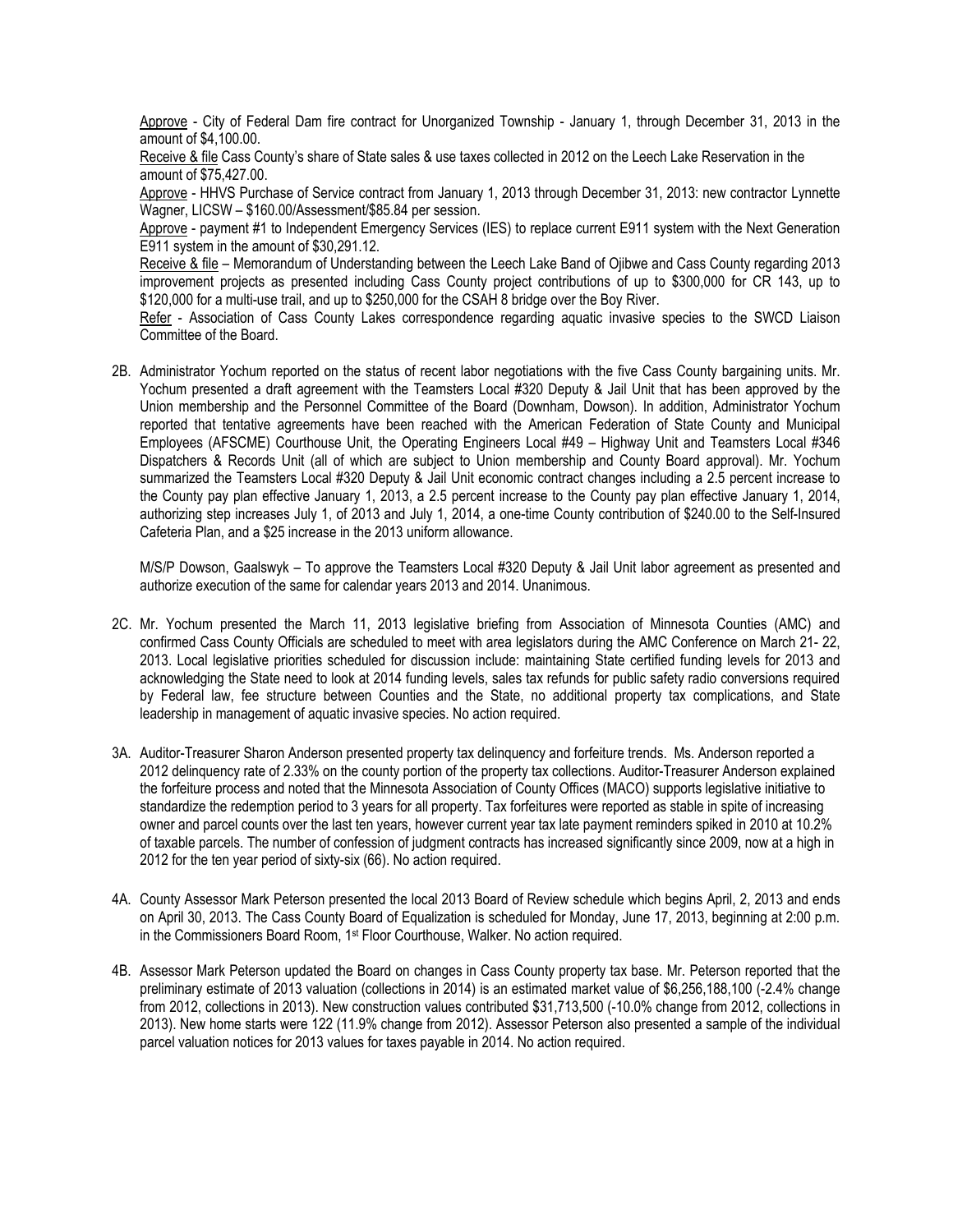5A. Land Commissioner Josh Stevenson informed the Board of five quotes received from qualified bidders for a Certificate of Survey and monumentation in Block 2 of Washburns Addition, City of Backus, Section 31, Township 139 North, Range 30 West. A certificate of survey is needed in the identified area to determine property lines and building footprints, and added that the survey is being done with input from the Natural Resource Advisory Committee (NRAC) and the City of Backus. The survey will determine options to resolve an encroachment and request to sell tax forfeit land.

| Bidder                                  | Project #24 – City of Backus |
|-----------------------------------------|------------------------------|
| Kohout Surveying                        | \$1,200.00                   |
| Stonemark Land Surveying, Inc.          | \$1,750.00                   |
| Bolton & Menk, Inc.                     | \$1,870.00                   |
| Northern Engineering & Consulting, Inc. | \$1,950.00                   |
| Karvakko Engineering                    | \$3,360.00                   |

M/S/P Peterson, Gaalswyk – To award Project #24 (City of Backus) to Kohout Surveying no to exceed \$1,200.00 for a Certificate of Survey and monumentation in Block 2 of Washburns Addition, City of Backus, MN Section 31, Township 139 North, Range 30 West. Unanimous.

- 5B. Assistant Land Commissioner Scott Noland presented the Land Department Annual Report for 2012 activities. Mr. Noland noted that the annual report will be used during the budget review process, by the Natural Resource Advisory Committee, timber program evaluations, independent audits and ongoing policy discussions. No action required.
- 6A. Sheriff Tom Burch presented the 2012 Sheriff's Office Annual Report including 2012 service data including: a total of 1,632 civil process papers served; a total of 772 new warrants; gun permits totaling 243 permit to carry and 507 permits to purchase; processed 2,251 criminal history checks; recreation-BW/Safety volunteer hours totaling 3,876.50; 619 case files submitted to the County Attorney; completed 2,088 documented random compliance checks on predatory offenders; 1,912 total of jail bookings; 124 participants in the Sentence to Serve Program; program service expansions with the TEEN CERT Program, Nixle notification system, completion of the 800 MHZ/ARMER project, and improvement in response times. No action required.
- 6B. Mr. Burch presented the 2012 "Calls for Service" that totaled 18,850 compared to 17,451 for 2011. Each City and Township in Cass County receives call for service data for their jurisdiction. No action required.
- 6C. Mr. Burch requested Board action to amend the 2013 Sheriff's Office equipment list by addition of one squad vehicle, utilizing dollars from a forfeited vehicle and cost savings from other budgeted vehicles.

M/S/P Gaalswyk, Peterson – To approve amending the 2013 Sheriff's Office equipment list to include the purchase of a seventh squad vehicle by utilizing funds from a forfeited vehicle and other budgeted vehicle cost savings. Unanimous.

7A. Central Service Director Tim Richardson requested board action to approve an agreement with the State of MN Homeland Security (Office of Enterprise Technology) for allocation of funds to nine Minnesota Counties utilizing the FY2011 Homeland Security Cyber Security grant program. The program would replace one of three aging devices (estimated savings of \$10,000) with a current model that not only collects information about the Cass County network but forwards incidents to the State's Security Incident and Event Management System. Cass County would receive State expertise and monitoring as part of the agreement. Maintenance cost of project provided equipment would move to the State beginning in FY 2015 and replacement covered for the first two years.

M/S/P Dowson, Peterson – To approve execution of a Memorandum of Understanding as presented between the State of Minnesota Homeland Security (Office of Enterprise Technology) and Cass County for participation in the FY2011 Homeland Security Cyber Security grant program for the period of April 1, 2013 through September 30, 2015. Unanimous.